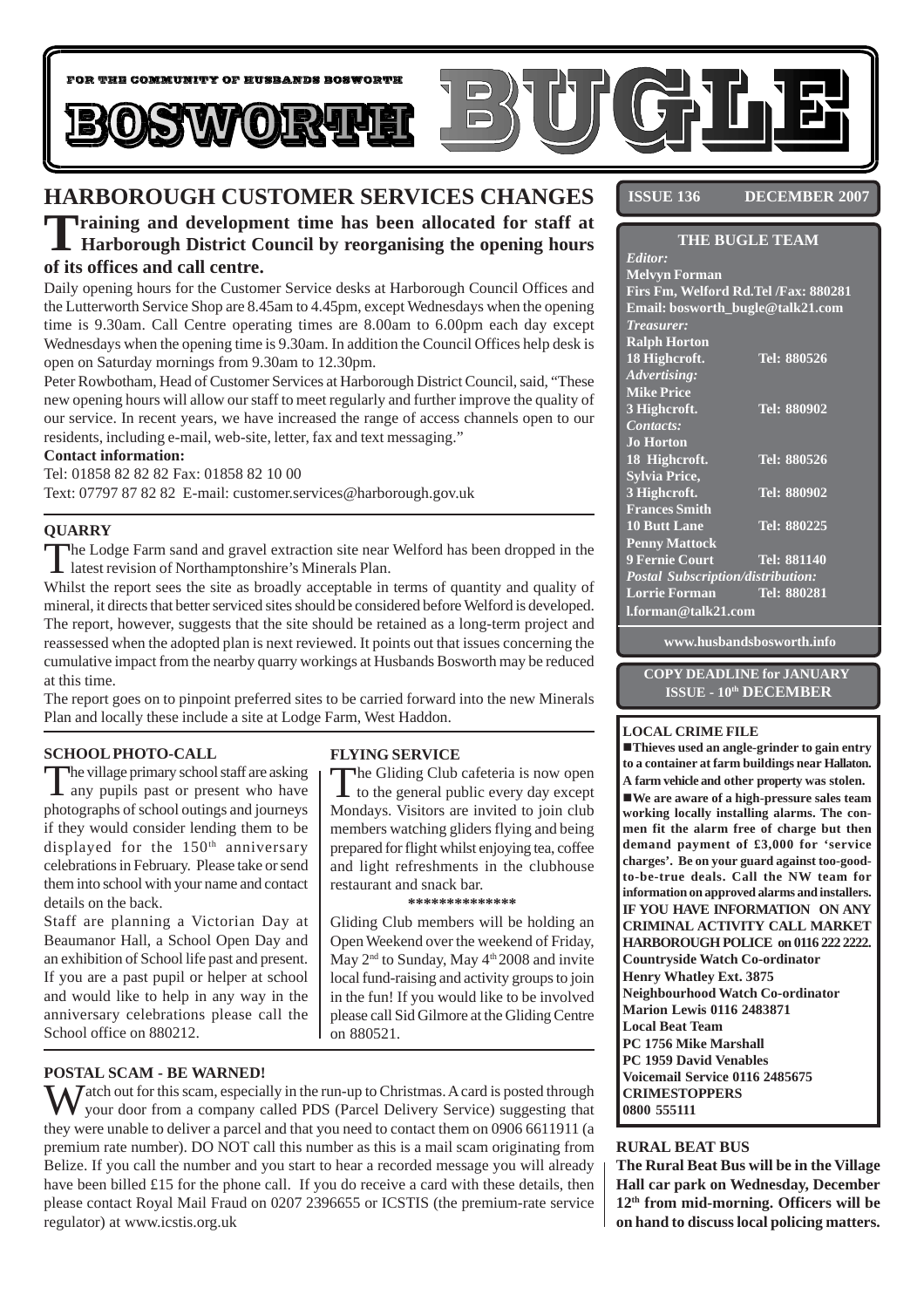## **POSTBAG**

#### *From Indi Fountain, Mowsley Road.*

We would like to wish all our friends in Husbands Bosworth A VERY MERRY XMAS AND A HAPPY 2008. NO return cards this year please.

#### *From Robert Constable-Maxwell, Bosworth Hall.*

On behalf of my British Legion colleagues I would like to thank Husbands Bosworth Parish Council for the splendid refurbishment of the War Memorial. It was especially pleasing that it was completed in time for the Remembrance Day service and the timeliness is particularly fitting as we celebrate the  $80<sup>th</sup>$  anniversary of the founding of our branch of the RBL.

### **POPPY DAY APPEAL**

The Poppy Day Appeal, which included surrounding villages, raised approximately £2,600 and the Royal British Legion would like to take this opportunity to thank everyone for their generosity.

The collection after the Remembrance Day service at All Saints, Husbands Bosworth, raised £274, which has been divided between the RBL and All Saints Church. Many thanks to all.

### *BUGLE* **CRACKER...**

Police stopped two youngsters in the street recently. One was drinking battery acid and the other was eating fireworks. They charged one and let the other off...

**\*\*\*\*\*\*\*\*\*\*\*\*\*\*** *Editor's Note: Save your favourite Christmas cracker jokes and email them to the Bugle at bosworth\_bugle@talk21.com We'll endeavour to publish the worst...*

### **METHODIST CHURCH Coffee Morning**

Wednesday, December 12<sup>th</sup> 10.00am-12.00. at the home of Beryl and Lloyd Jones, 12 Butt Lane. Visitors always welcome.

## **LODGE FARM ANTIQUES & RECLAMATION**

-----------

*Reclaimed doors, fireplaces, flooring, pine furniture, gates, beams, chimney pots, etc. Sold and wanted*

Open: Sat. 9am - 4pm Sun. 9am - 12.00. Walton Lane, Husbands Bosworth

Tel: 01858 881386 or 07720 834652 Email: enquiries@lodgefarmantiques.co.uk www.lodgefarmantiques.co.uk

. . . . . . . .

**METHODIST COFFEE MORNINGS**

Methodist Church members, Beryl and Lloyd Jones, host regular coffee mornings at their home at 12, Butt Lane in aid of church funds. Dates of these meetings are posted in the *Bugle* every month. Everyone is welcome to come along and are assured a warm welcome and chance to relax over a cup of coffee and Beryl's delicious scones! What could be nicer on a dreary morning? **Christmas Blessings to you all.**

**John Hancock** From the Parish Registers

of Welford Road *Died November 10th 2007 Aged 80 years* **Jack Knight** formerly of Butt Lane *Died November 15th 2007 Aged 92 years R.I.P.*

### **TOWER-BELL RINGERS**

On Saturday, November  $10<sup>th</sup>$ , on the eve of Remembrance Sunday, All Saints Church tower-bell ringers successfully completed a half-muffled peal to commemorate those who have laid down their lives in conflicts. The peal also celebrated the  $80<sup>th</sup>$  anniversary of the founding, in 1927, of the Husbands Bosworth and Theddingworth Branch of the Royal British Legion.

The peal involved 2 hours 49 minutes of continuous ringing, and was conducted by Geoff Armitage. This was the first full peal since the bells were augmented to six early in 2006.

### **NEIGHBOURHOOD WATCH**

Г

Г Г

Г

Г

It is tempting to run your car for a few minutes while you have another cup of tea and wait for your windscreen to defrost! Please be aware that thieves go out early to look for such cars left unattended with the engine running and the keys in the ignition and when they find one, they simply hop in and drive it away. To avoid becoming a victim NEVER LEAVE YOUR CAR UN-ATTENDED WHILE IT DEFROSTS... - it could cost you a lot more than just your

vehicle in the long run.

**ACTIVITY GROUPS 2007 All Saints Parochial Church Council** Contact: Peter Jones 880741 **Art Workshop** Contact: Ann Saxton 880971 **Badminton Club** Contact: Lorrie Forman 880281 **Bosworth Belles** Contact: Claire Smith 880655 **Bosworth Blokes** Contact: Ralph Horton 880526 **Conservative Association**<br>Contact: Robert May Robert Maxwell 880361 **Craft Group** Contact: Margaret Bradley 880652 **Handbell Ringers** Contact: David Staples 880668 **Historical Society** Contact: **Isobel Pepperill 880081 1st Kilworth Scouts/Beaver unit** Contact: Andrew Lambert 880922 **Parish Council** Contact: Jackie Fletcher 880910 **Playing Field Committee** Contact: Jennifer Rogers 880401 **Royal British Legion** Contact: Robert Maxwell 880361 **Short Mat Bowls** Contact: Frank Thorp 880003 **South Kilworth Riding Club** Contact: Steph Ashby 880628 **Tennis Club** Contact: Hilda Whitehurst 880737 **Tower Bell Ringers** Contact: Geoff Armitage 880066

*VILLAGE HALL BOOKINGS Jackie Fletcher 880910 CHURCH HALL BOOKINGS Janice Staples 880668 SPORTS PAVILION ENQUIRIES Audrey Marlow 880316*

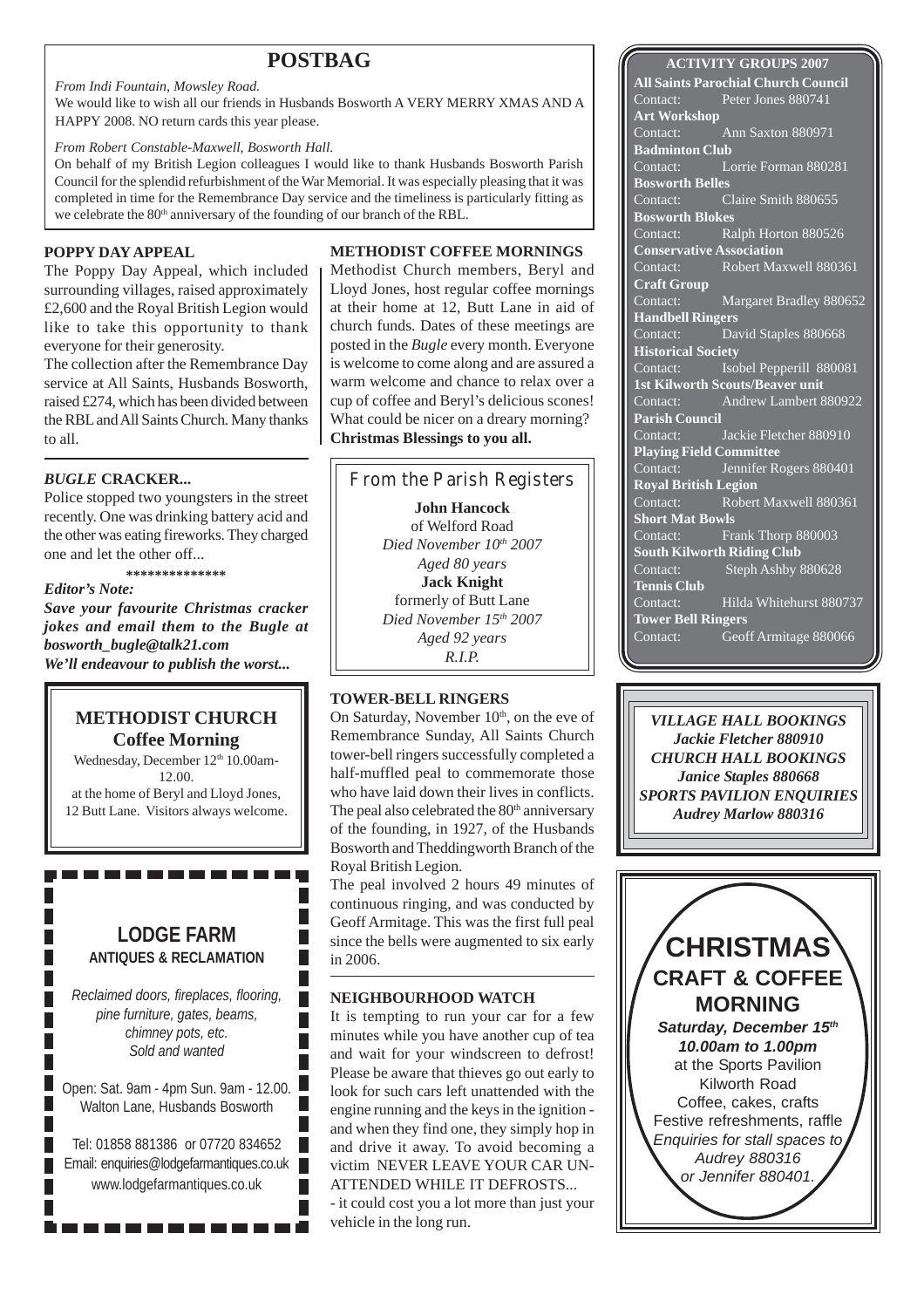#### **TRADE DIRECTORY 2007**

**GD Armitage (Clock & Belfry Wk.)Ltd.** Monumental clock and tower-bell installation, service & repair. Contact: Geoff Armitage 880066 **Begley Plumbing & Heating** Plumbing & heating engineer.<br>Contact: Frank Beglev Frank Begley 880541 **Gordon Begley** Building & roofing contractor. Contact: Gordon Begley 880028 **Begley's Windows & Conservatories** Bespoke joinery contractors Contact: Robert Begley 880671 **Gary Bennett Painter & Decorator** Contact: Gary Bennett 880285 **Croft Farm Bed & Breakfast** Contact: Jane Smith 880679 **Diane Hall** Beauty therapist, facials, pedicures, manicures & waxing. Contact: Diane Hall 880567 **Honeypot Bed & Breakfast** Contact: Julian & Carolyn Goffe 880836 **Languard Ltd.** Weed control, fumigation and thermal insulation. Contact: Will Kay 880898 **Mike Price Heating Engineer** Oil-fired boiler servicing & repair Contact: Mike Price 880902 TO ADVERTISE HERE Email Mike at: hiprice@btinternet.com or phone 880902

#### **DATE FOR YOUR 2008 DIARY**

The Village Hall Quiz, which, next year, is hosted by this year's unfortunate winners, the Handbell Ringers group, will be held on Friday, February 22nd at 7.30pm. Plenty of time to get those little grey cells toned up! This is always a popular event in the village calendar so call David on 880668 to book your table. Table-top format as usual; teams of four. More details later.



*and Pedigree on tap.*

#### **HISTORICAL SOCIETY**

The December meeting will be the annual Christmas Buffet and Quiz Night on Wednesday, December  $5<sup>th</sup>$  at 7.30pm in the Church Hall. This year Lorrie Forman will test members on their knowledge of local Leicestershire history.

**\*\*\*\*\*\*\*\*\*\*\*\*\*\***

The Society kicks off the new year on Wednesday, January 9<sup>th</sup> with an illustrated talk entitled: *"Feeding the English Country House"* by local historian, Wendy Freer. **In February Geoff Smith, curator of Lutterworth Museum will discuss the life and work of jet engine pioneer, Frank Whittle. The talk will focus on Whittle's struggle for recognition and his early development work at Lutterworth.**

#### **BOSWORTH BELLES**

The next meeting of the Bosworth Belles will be a meal out on Wednesday, January 30th. Venue and times to be advised. Please call Debbie on 465434 for details.

#### **ALL SAINTS CHURCH NEWS**

The midweek communion at All Saints Church has moved to an earlier time to make it accessible to more worshippers. The service is held in church in an informal and relaxed atmosphere and everyone is welcome to attend. The service is now on Wednesday mornings at 9.15am.

**\*\*\*\*\*\*\*\*\*\*\*\*\*\***

The Christmas Tree Festival, to be held over the weekend of Saturday, December 1<sup>st</sup> and Sunday  $2<sup>nd</sup>$ , will be open from 12.00noon to 5.00pm each day. The event will close with a special Advent Service at 5.00pm in church on Sunday.

#### **TENNIS CLUB**

There will be an Extra-ordinary General Meeting of the Tennis Club on Thursday, December 6<sup>th</sup> in the Sports Pavilion, Kilworth Road.

#### **PLEASE NOTE THAT THE TIME OF THE MEETING IS NOW 7.00pm.**

The main business of the evening will be the adoption of the club's new constitution. This is a very important meeting and all Tennis Club members are urged to attend. The meeting will be short but crucial to the future of the club.

#### **ALL SAINTS FLOWER ROTA Altar:**

*December 2, 9 - Heather O'Connor, December 16, 30 - Di Jones* **Children's Corner:** *December 2, 9 - Praevo Shahor December 16, 30 - Volunteer needed Contact Penny Mattock on 881140*

# "CHURCH SERVICES "

# **Methodist Church All Saints Parish Church DECEMBER 2 Join with All Saints 9 Rev B Kennard (Commnuion) 16 Join with All Saints Carol Service 19 CAROL SERVICE 7.00pm Mrs J Moore 23 Mr R Stephenson 2 5.00pm ADVENT SERVICE 9 8.30am Holy Communion 16 CAROL SERVICE 6.30pm 23 5.00pm Crib Service 24 3.00pm Crib Service at Thedd'wth 4.30pm Crib Service at Arnesby 11.30pm Midnight Mass 25 10.30am All Age Worship at Shearsby 30 10.30am Benefice Service at Arnesby Churchwardens: Peter Jones 880741 James Avery 880164 Vicar: Rev. Alison Hampton 880351**

**30 Mr S Pointer**

**Services every Sunday 6.30pm. All Welcome**

**Contacts: Rev. Brian Kennard 462889 Senior Church Steward: Mr. A Lloyd Jones 880343**

# **St Mary's Roman Catholic Church**

**Services every Sunday 8.30am. Contact: Robert Constable-Maxwell 880361**

NORTH KILWORTH **CHRISTMAS FAYRE** *Friday December 7th* **3.20pm** St. Andrew's School. *Free cinema for children so that you can enjoy shopping!*